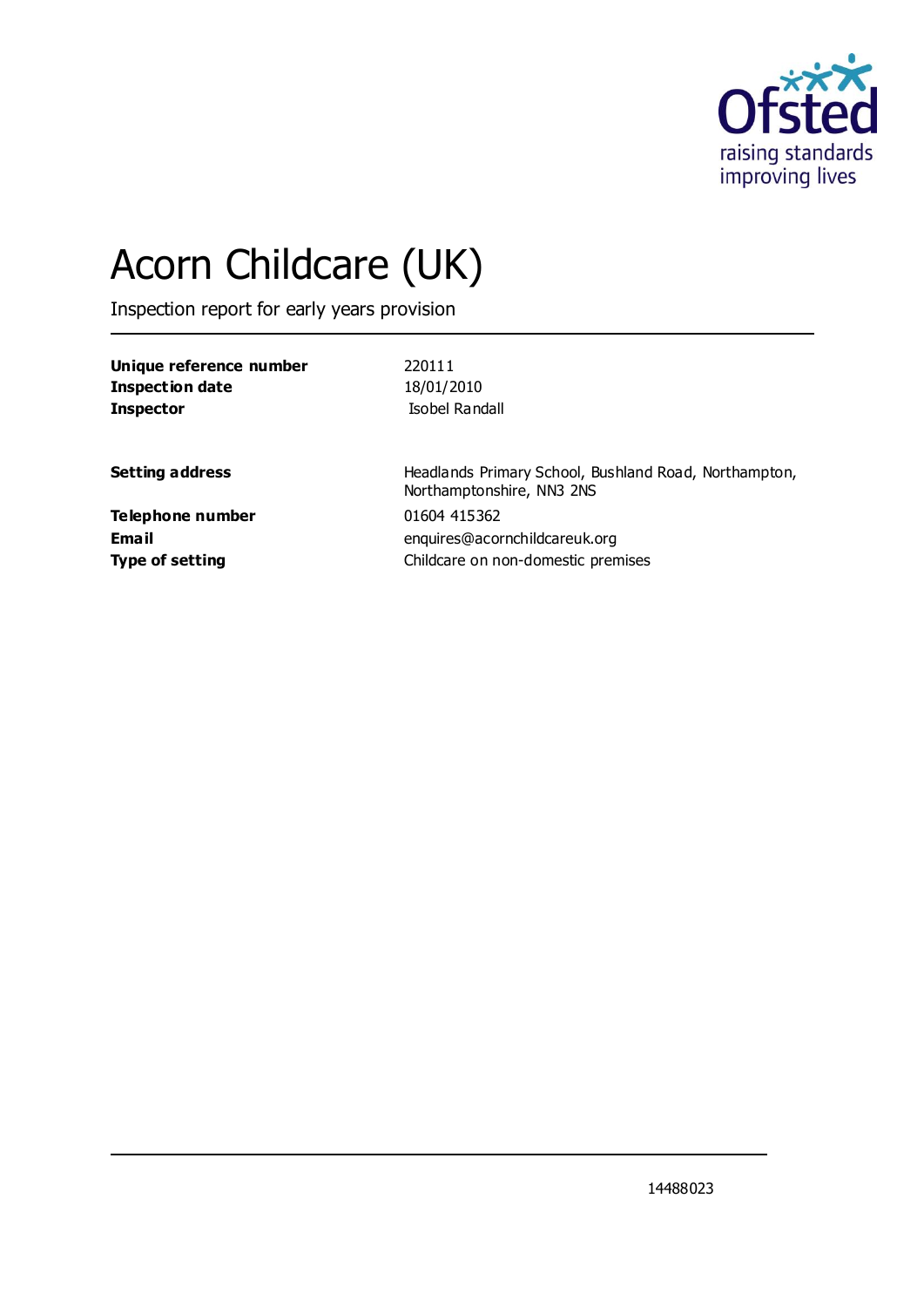The Office for Standards in Education, Children's Services and Skills (Ofsted) regulates and inspects to achieve excellence in the care of children and young people, and in education and skills for learners of all ages. It regulates and inspects childcare and children's social care, and inspects the Children and Family Court Advisory Support Service (Cafcass), schools, colleges, initial teacher training, work-based learning and skills training, adult and community learning, and education and training in prisons and other secure establishments. It rates council children's services, and inspects services for looked after children, safeguarding and child protection.

If you would like a copy of this document in a different format, such as large print or Braille, please telephone 08456 404040, or email enquiries@ofsted.gov.uk.

You may copy all or parts of this document for non-commercial educational purposes, as long as you give details of the source and date of publication and do not alter the information in any way.

Royal Exchange Buildings St Ann's Square Manchester M2 7LA

T: 08456 404040 Textphone: 0161 618 8524 E: enquiries@ofsted.gov.uk W: [www.ofsted.gov.uk](http://www.ofsted.gov.uk/)

© Crown copyright 2009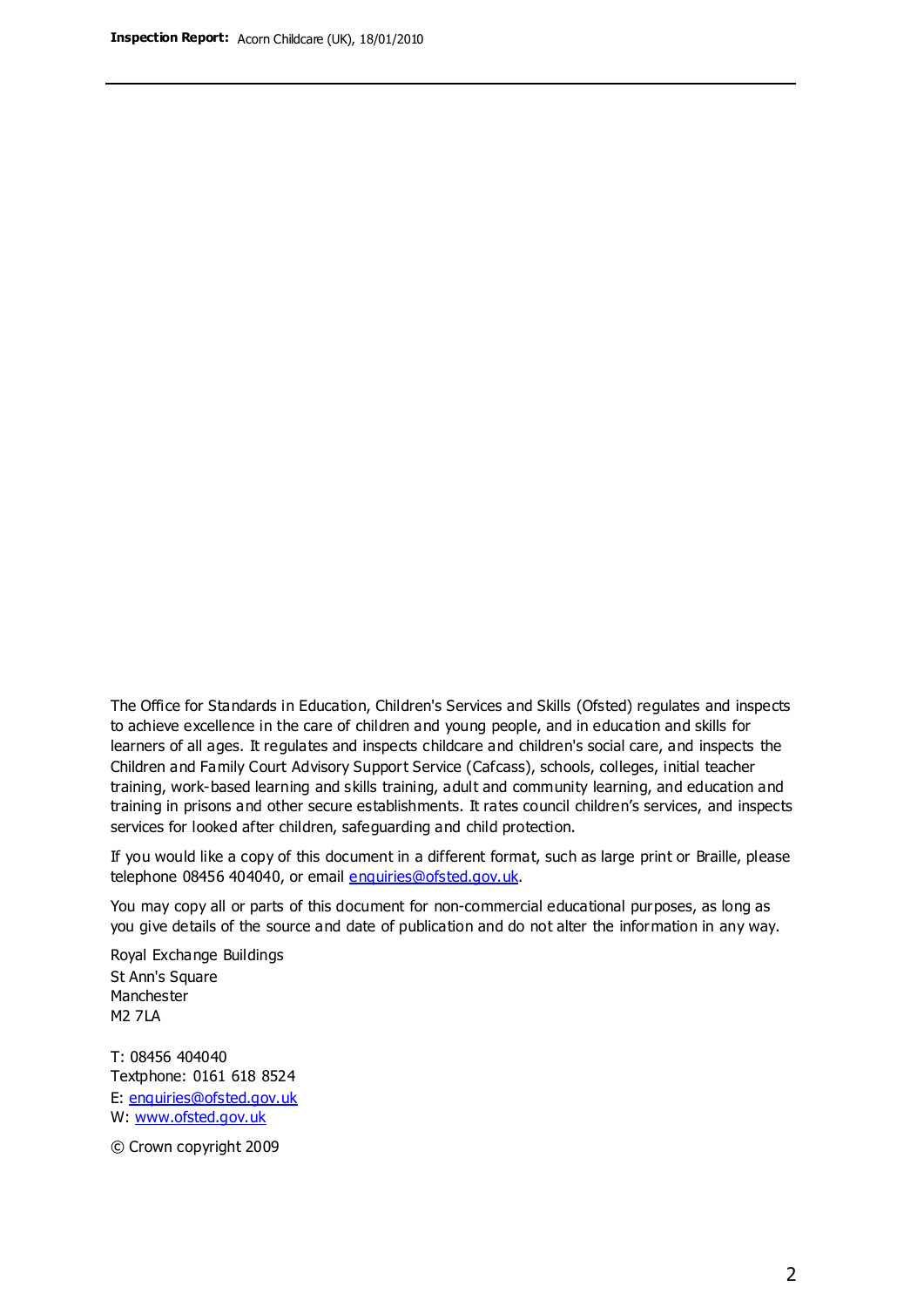#### **Introduction**

This inspection was carried out by Ofsted under Sections 49 and 50 of the Childcare Act 2006 on the quality and standards of the registered early years provision. 'Early years provision' refers to provision regulated by Ofsted for children from birth to 31 August following their fifth birthday (the early years age group). The registered person must ensure that this provision complies with the statutory framework for children's learning, development and welfare, known as the *Early* Years Foundation Stage.

The provider must provide a copy of this report to all parents with children at the setting where reasonably practicable. The provider must provide a copy of the report to any other person who asks for one, but may charge a fee for this service (The Childcare (Inspection) Regulations 2008 regulations 9 and 10).

The setting also makes provision for children older than the early years age group which is registered on the voluntary and/or compulsory part(s) of the Childcare Register. This report does not include an evaluation of that provision, but a comment about compliance with the requirements of the Childcare Register is included in Annex B.

Please see our website for more information about each childcare provider. We publish inspection reports, conditions of registration and details of complaints we receive where we or the provider take action to meet the requirements of registration.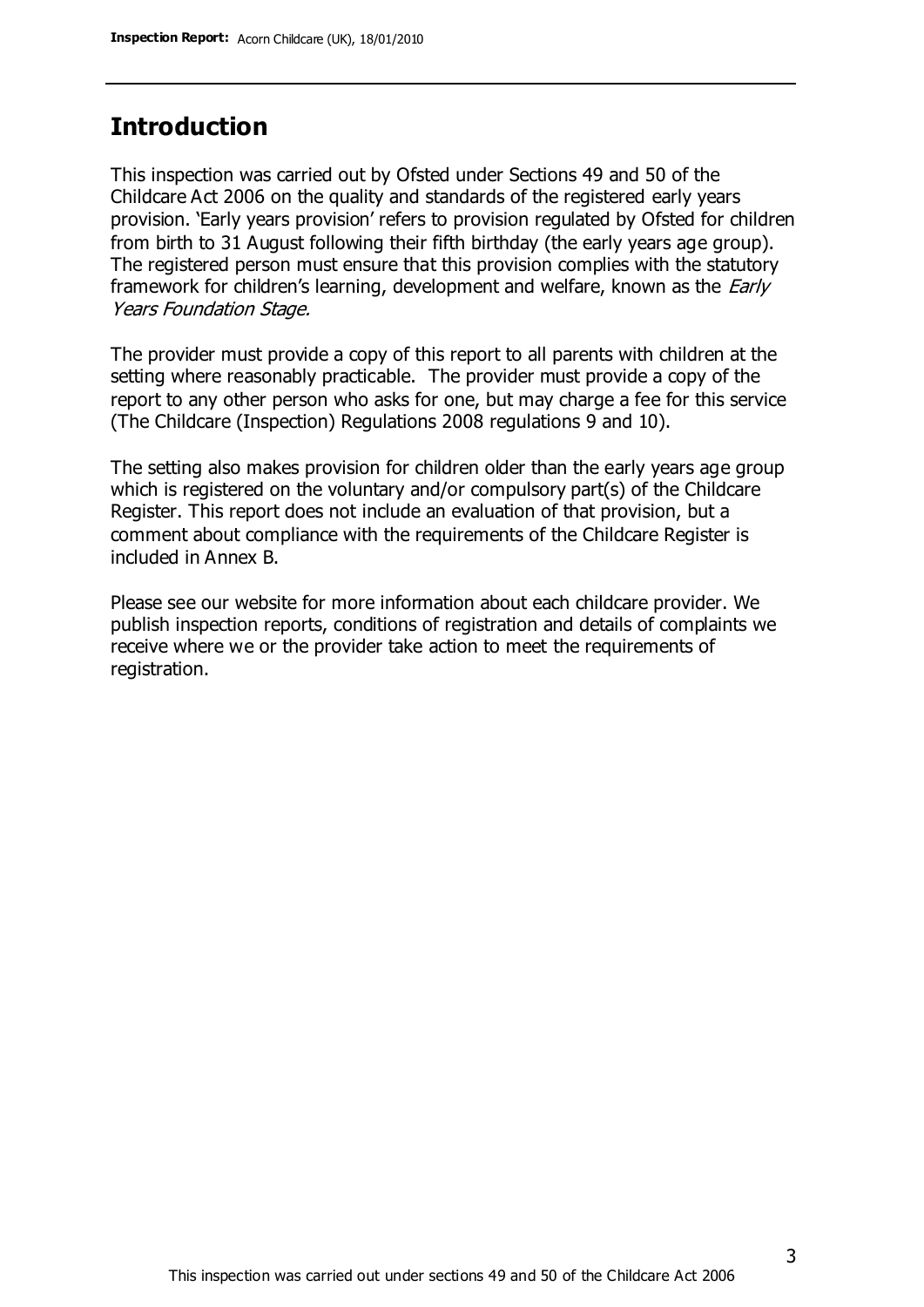## **Description of the setting**

Acorn Childcare is a registered charitable trust, run by a committee, which was established in 1992. It is situated on the site of Headlands Primary School in Northampton. It provides a variety of full and sessional day care for children aged from three months to four years, and out of school care for children attending the school. It also offers holiday play schemes for all children in the Northampton area. It is registered on the Early Years Register and also on the compulsory and voluntary parts of the Childcare Register. A maximum of 130 children may attend the setting at any one time, with a maximum of 18 children under two years. The before school and after school clubs have a maximum of 48 children. The nursery is open each weekday from 8.00am to 6.00pm for 51 weeks of the year. All children share access to a secure enclosed outdoor play area. There are currently 120 children under eight years on roll. Of these, 33 children receive funding for early education. At present 16 children are under two years. Children come from the local and surrounding areas. Staff collaborate closely with the Children's Centre on the same site. The nursery currently supports a number of children with special educational needs and/or disabilities and also supports a number of children who speak English as an additional language. The nursery employs 28 members of staff. Of these, the 23 adults who work directly with children hold appropriate early years qualifications and one holds early years professional status.

## **The overall effectiveness of the early years provision**

Overall the quality of the provision is outstanding.

The provision at Acorn Childcare is outstanding, with highly effective provision for early years children. The committee, managers and staff continuously improve their effectiveness through thorough and very informed self-evaluation. The nursery is very inclusive, with close attention to individual needs.

### **What steps need to be taken to improve provision further?**

To further improve the high quality early years provision the registered person should consider:

consider encouraging parents to collaborate more closely with the work of the nursery in meeting their children's interests and learning needs.

## **The effectiveness of leadership and management of the early years provision**

Leadership and management of the early years provision is exceptionally effective in promoting the welfare, learning and development of the children. Managers enforce stringent measures to ensure that the children are safe. Thorough recruitment systems ensure that all employees are fit and qualified to work with children. All adults have been trained in child protection, and there are three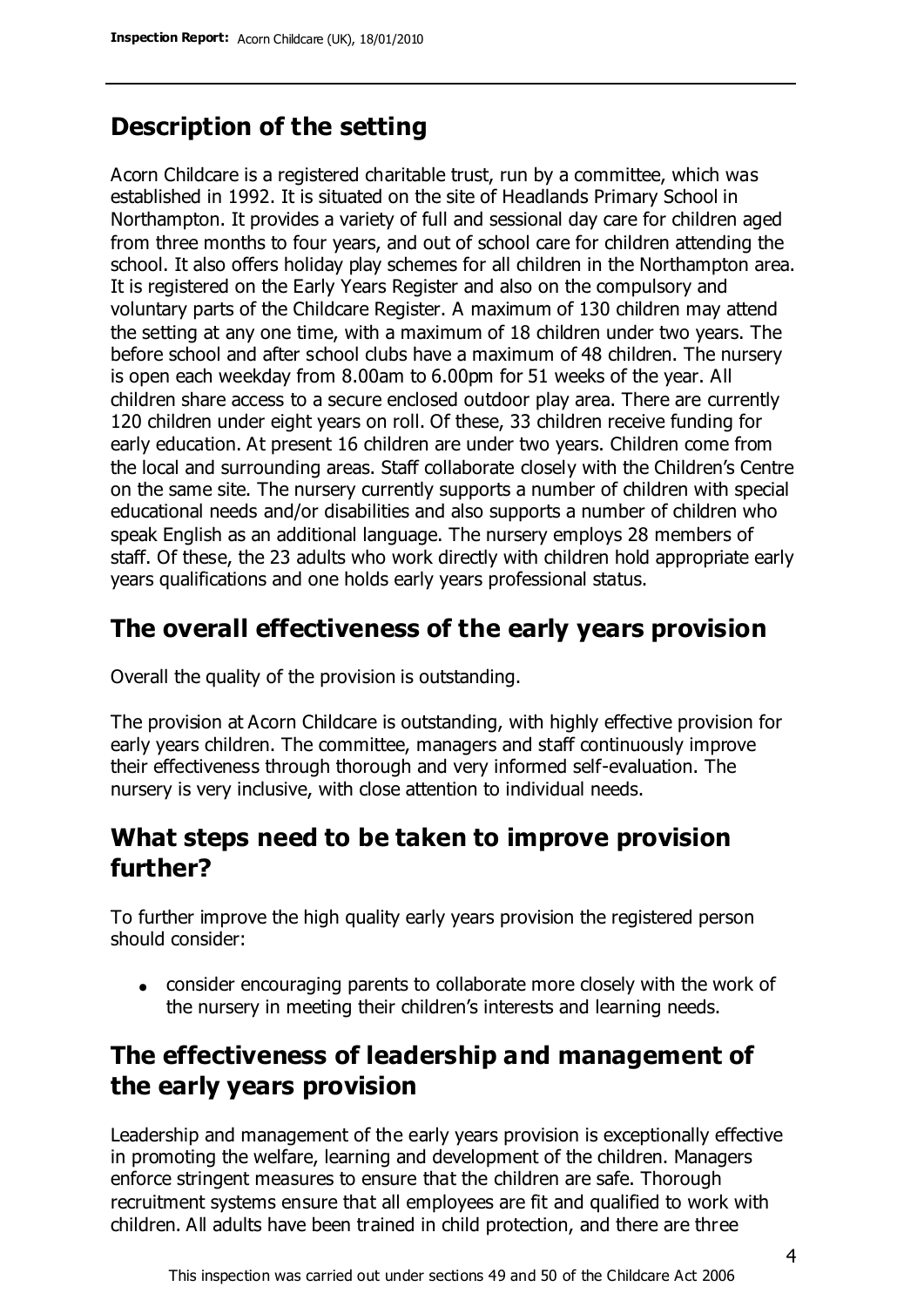nominated child protection officers. Although there are no children on the child protection register, the nursery works closely with the Children's Centre and with outside agencies to ensure the welfare and safety of vulnerable children. Risk assessments are thorough and are developed in response to changing circumstances or events. Adults carry out daily checks on equipment and premises to ensure that they are in good order. The proportion of adults to children is carefully maintained in excess of the legal minimum, and there is an adult trained in first aid for children in each room at all times. All statutory policies, specific to the circumstances of the nursery, are carried out in practice.

Leaders encourage and assist all who work with children to develop their professional expertise through in-service training and by improving their own qualifications. Led by the early years professional, staff throughout the nursery carry out consistently rigorous observations of children's experiences and achievements that inform their planning to meet individual needs. They communicate well with parents through spoken and written reports and information. Through meetings and questionnaires they ascertain and then act on the views of the parents who form the majority on the management committee. Strenuous attempts to engage parents have resulted in good attendance at open sessions, and the nursery offers training to parents in aspects of child care. Although many parents, encouraged by the nursery, inform staff about their children's experiences at home, and enjoy looking at their children's learning journey records, they do not all systematically provide staff with information about achievements that could feed into planning to meet children's learning needs. A close link between the nursery and the children's centre on the same site is highly effective in supporting the welfare and development of the children. The nursery provides useful crèche facilities for children whose parents are attending courses linked to the Children's Centre. Collaboration with the school and children's centre are strengthened by the head teacher's and centre leader's membership of the nursery management committee.

The nursery is engaged at the time of the inspection in formal self-evaluation involving all staff. Leaders have brought about continuous improvement through staff discussion, and in response to training and consultation coupled with reaction to events and experiences. Records show that all issues are examined and dealt with as soon as they arise, in consultation with relevant agencies and partners. The nursery is exceptionally well resourced. Each room is well equipped, with excellent match to the children's needs and interests. The outdoor area has a broad range of equipment for sensory exploration and exercise on safe surfaces. Leaders, recognising a need for increased shelter outdoors, have plans under way to provide a new covered area. Staff meet babies' needs in full through exceptionally well designed play and rest areas. The nursery is highly inclusive. Staff plan carefully to meet individual needs so that children with special educational needs and/or disabilities make excellent progress in relation to their needs. Children at an early stage of learning English are very well supported in close collaboration with their parents. Aware of the need to improve boys' attitude to writing, staff have developed resources that appeal to their interests. Curriculum planning has developed well, with evaluation of its impact leading to refinements that encourage children to enjoy and learn from their experiences.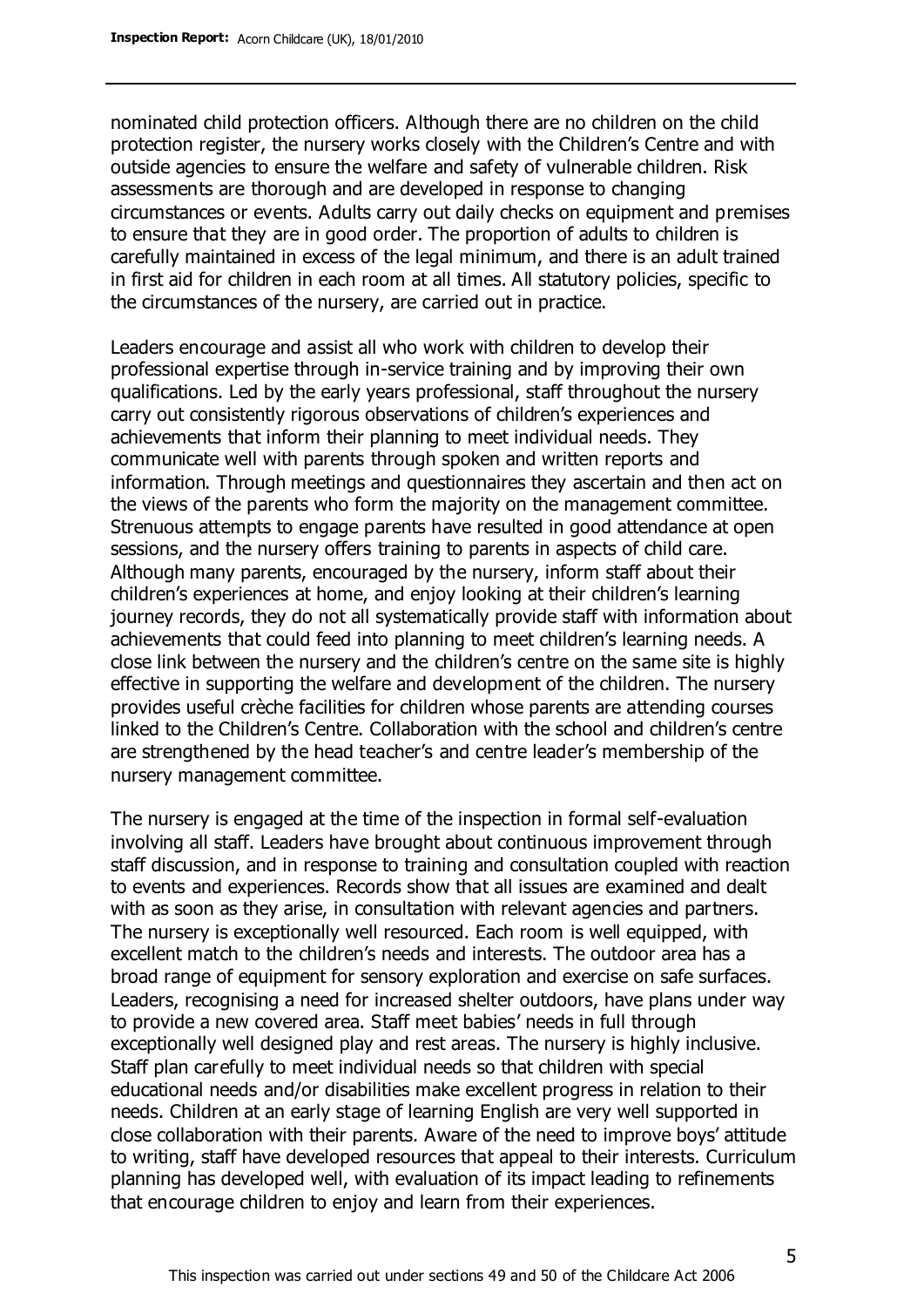### **The quality and standards of the early years provision and outcomes for children**

The provision ensures that children have excellent opportunities for enjoyment and development in a safe and secure environment. The nursery's key persons each observe and support their children thoroughly so that each child has appropriate opportunities for play. Adults plan for children in each room to have an independent choice of stimulating experiences, including free-flow between rooms as well as to the outdoor area. All children are actively engaged, demonstrating, for example, excellent attention to a book that they share with an adult. Afterwards they are able to recount the story and talk about the characters. Babies enjoy the level of attention that provides a wide range of tactile, visual and auditory experiences, laughing with real pleasure while listening to bells or exploring a soft surface. The area for sleep is quiet and comfortable.

Toddlers are totally absorbed in exploring sand or painting toys with water, while others enjoy the sticky sensation of gluing tissue to sheets of paper. Children in the exciting sensory area explore different sounds while shaking containers or investigate the different textures of toys. Attention to health is highly effective. Cooked meals are prepared on the site, with healthy food presented in dishes that help children to eat independently. Hand-washing is a clear routine before meals, after toileting and after messy play. Children have excellent opportunities to take exercise in the large outdoor area whose thoughtful design invites them to cycle uphill and to climb. They learn to make a positive contribution to each other's day, with excellent attitudes to each other. Following the example of the adults, they share equipment well, learn to wait for a turn and help each other with activities, such as adding detail to a road plan for model vehicles. Staff plan for and achieve excellent development of future skills. There are many opportunities to learn number, for example, counting cutlery while helping to prepare for lunch. Boys and girls are all learning eagerly to enjoy writing, using the attractively labelled pencils that motivate them to try.

Children with special educational needs and/or disabilities make excellent progress in relation to their targets, in particular in their personal development when they learn to socialise with others and to express their wishes politely. Pupils whose first language is not English are given a high level of support, quickly become fluent when talking with their friends and discussing their games with adults. Good opportunities for role play are highly effective in motivating children to take on adult roles and to work with each other. Activities observed in appropriate detail are used well to inform planning, in which children are encouraged to choose for themselves. Staff encourage higher attaining children to move into groups of older children so that they can improve their performance through greater challenge. As a result, all children are settled, busy and interested in their surroundings so that they make excellent progress, especially in their personal development.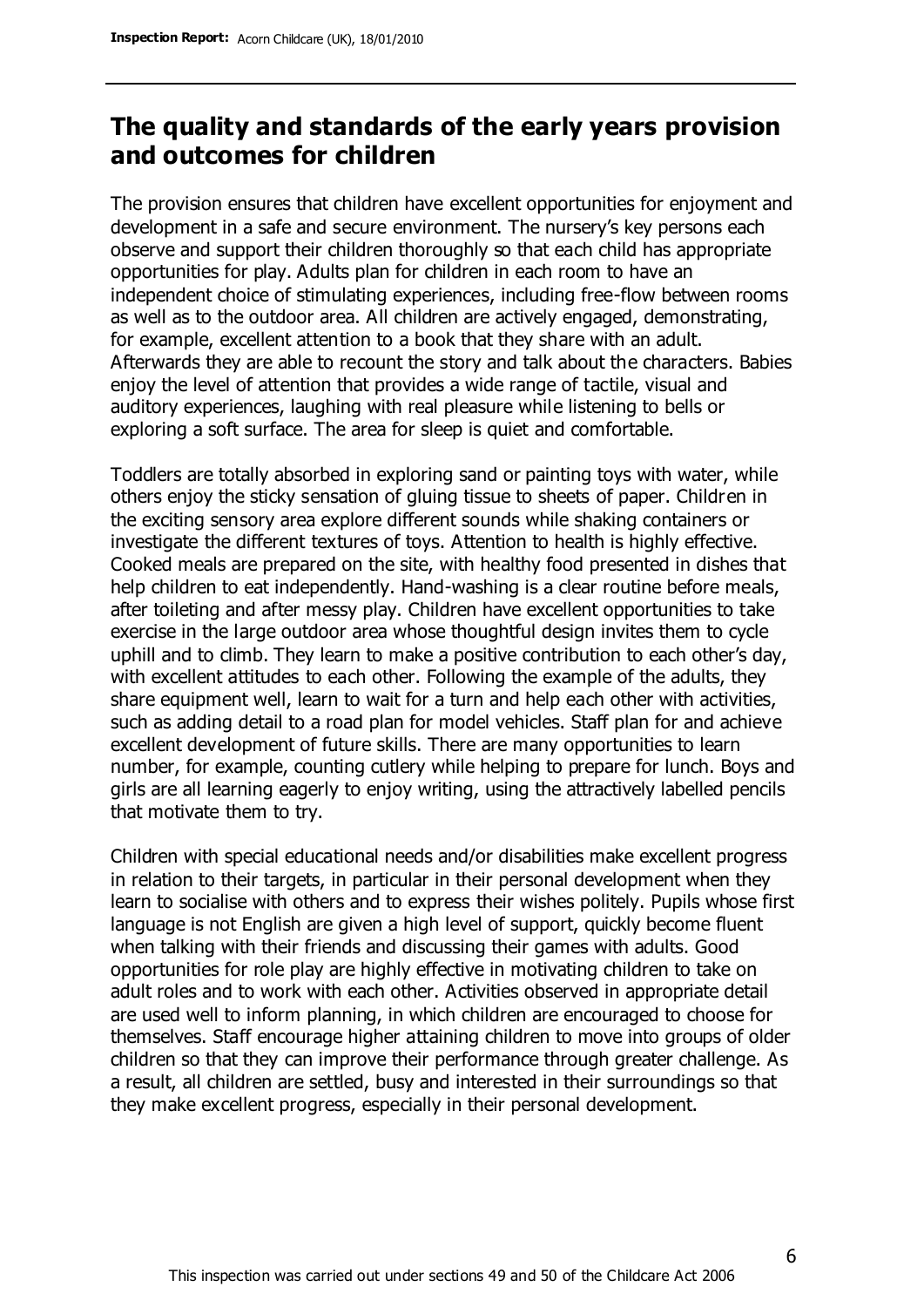## **Annex A: record of inspection judgements**

#### **The key inspection judgements and what they mean**

Grade 1 is Outstanding: this aspect of the provision is of exceptionally high quality Grade 2 is Good: this aspect of the provision is strong Grade 3 is Satisfactory: this aspect of the provision is sound Grade 4 is Inadequate: this aspect of the provision is not good enough

#### **The overall effectiveness of the early years provision**

| How well does the setting meet the needs of the<br>children in the Early Years Foundation Stage? |  |
|--------------------------------------------------------------------------------------------------|--|
| The capacity of the provision to maintain continuous                                             |  |
| improvement                                                                                      |  |

#### **The effectiveness of leadership and management of the early years provision**

| How effectively is the Early Years Foundation Stage led           |  |
|-------------------------------------------------------------------|--|
| and managed?                                                      |  |
| The effectiveness of leadership and management in embedding       |  |
| ambition and driving improvement                                  |  |
| The effectiveness with which the setting deploys resources        |  |
| The effectiveness with which the setting promotes equality and    |  |
| diversity                                                         |  |
| The effectiveness of safeguarding                                 |  |
| The effectiveness of the setting's self-evaluation, including the |  |
| steps taken to promote improvement                                |  |
| The effectiveness of partnerships                                 |  |
| The effectiveness of the setting's engagement with parents and    |  |
| carers                                                            |  |

#### **The quality of the provision in the Early Years Foundation Stage**

The quality of the provision in the Early Years Foundation Stage | 1

#### **Outcomes for children in the Early Years Foundation Stage**

| <b>Outcomes for children in the Early Years Foundation</b>    |  |
|---------------------------------------------------------------|--|
| <b>Stage</b>                                                  |  |
| The extent to which children achieve and enjoy their learning |  |
| The extent to which children feel safe                        |  |
| The extent to which children adopt healthy lifestyles         |  |
| The extent to which children make a positive contribution     |  |
| The extent to which children develop skills for the future    |  |

Any complaints about the inspection or report should be made following the procedures set out in the guidance available from Ofsted's website: www.ofsted.gov.uk